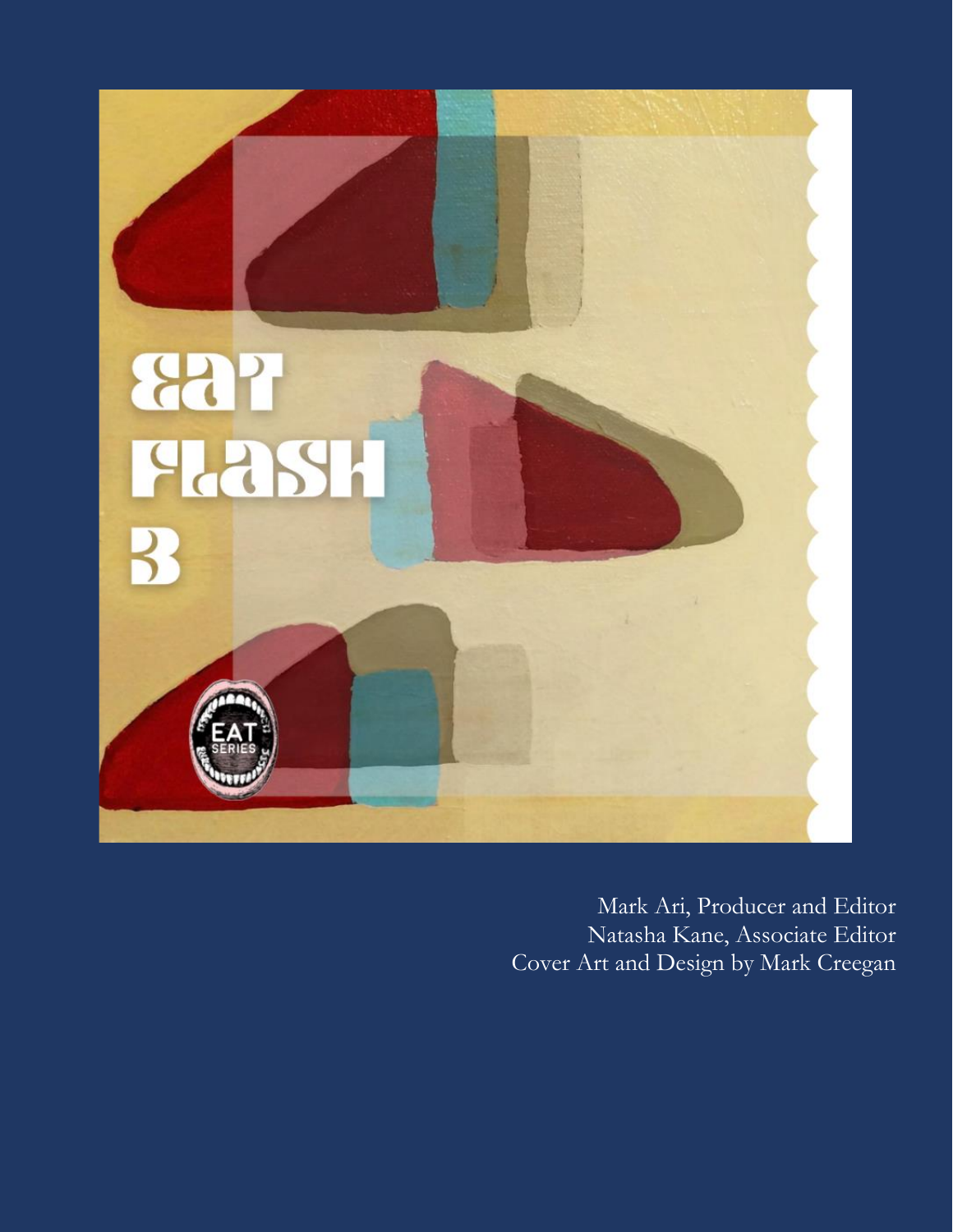## **TRACKS**

Erika Meitner **I'll Remember You As You Were, Not As What You'll Become (01:00)**

> Rashad Hawkins **September 27th (01:17)**

Mark Ari **Something Has Got to Give (01:30)**

> Eddy Kwon **Out of Mine (02:40)**

Daniel Khalastchi **American Parable (01:38)**

Myxolydia Tyler **Falling Birds (03:52)**

Jennie Ziegler **Assembly (03:35)**

Michael J Seidlinger **To Unknown (01:13)**

Eddy Kwon **Knife and Spoon (02:24)**

Will Pewitt **Three Necklaces (01:3)**

> Cassie Hottenstein **Divinitea (01:40)**

Mark Creegan **I Saw A Leaf (02:47)**

Josip Novakovich **TWA Wine (03:51**)

Erika Meitner **Too Strong (03:58)**

Tim Gilmore **Standing at the Window (01:58)**

Blake Middleton **Excerpt from a Long Poem (03:33)**

> Michael J Seidlinger **To Ben (00:35)**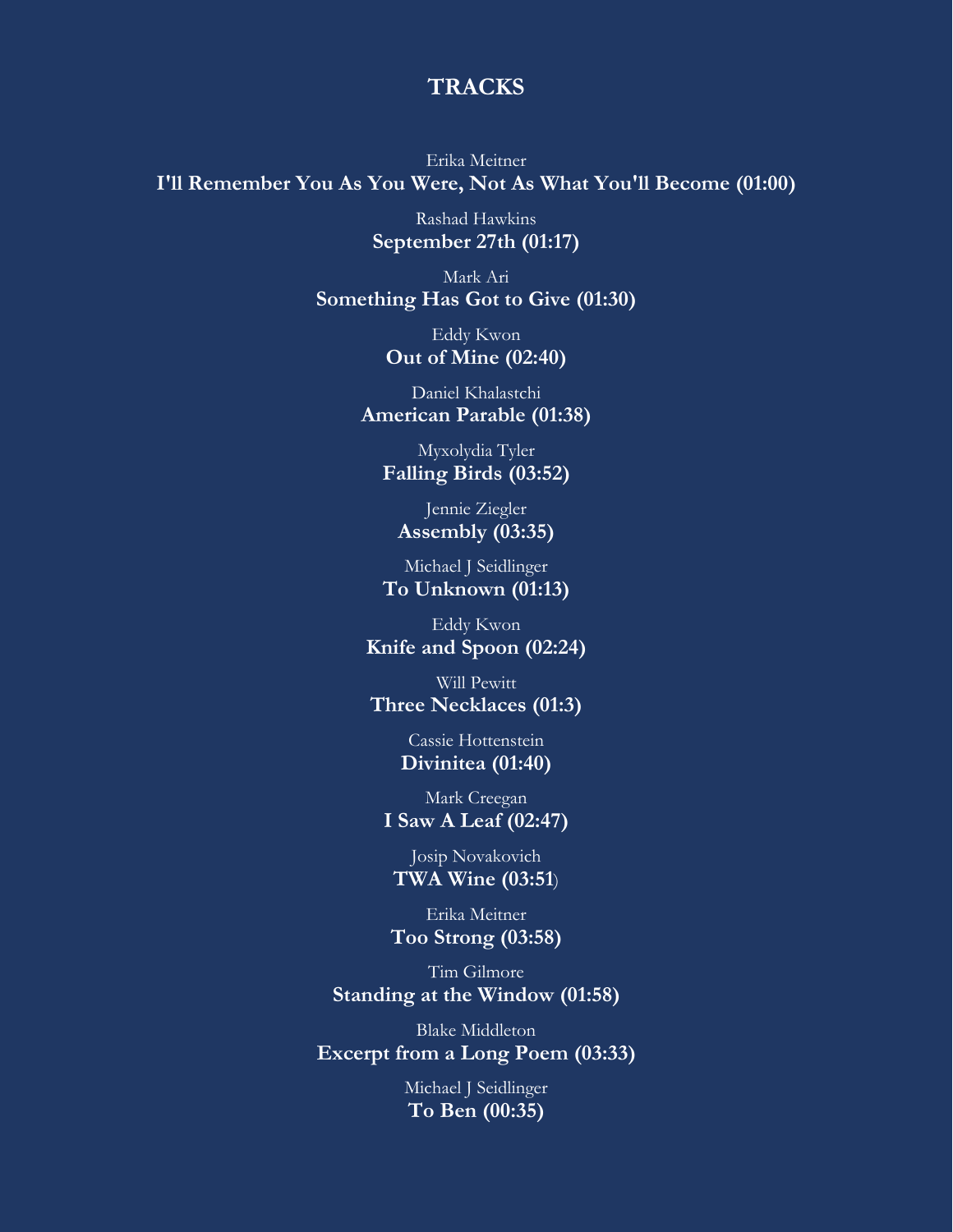## **Credits**

All tracks are written and performed by the authors

Additional voices on "Something Has Got to Give" are by The New Jax City Word and Whisper Choir.

The New Jax City Voice and Whisper Choir:

Kaitlyn Anderson, Mark Ari, Heather Hunter, Seth Gozar, Brenden De Lancey.

## **Artist Bios**

**Erika Meitner** is the author of five books of poems. Her first book, *Inventory at the All-Night Drugstore*, won the 2002 Robert Dana-Anhinga Prize for Poetry, and was published in 2003 by Anhinga Press. Her second book, *Ideal Citie*s, was selected by Paul Guest as a winner of the 2009 National Poetry Series competition and was published in 2010 by HarperCollins. Her third collection, *Makeshift Instructions for Vigilant Girls*, was published by Anhinga Press in 2011. Her fourth collection of poems, *Copia*, was published by BOA Editions in 2014 as part of their American Poets Continuum Series, and her newest collection, *Holy Moly Carry Me*, was also published by BOA Editions in September 2018. *Holy Moly Carry Me* is the winner of the 2018 National Jewish Book Award in poetry, and a finalist for the 2018 National Book Critics Circle award in poetry. Her sixth book of poems, *Useful Junk*, is forthcoming from BOA Editions in Spring 2022. She is currently an associate professor of English at Virginia Tech, where she directs the MFA program in creative writing.

**Rashad Hawkins** is an author and spoken word poet from Jacksonville, Florida. He has three published works of poetry; *Women and Other Catastrophes* (2017) *Pendulum* (2018) and *Making Noise* (2020). Much of Rashad's work is inspired by his life experiences, music, and personal relationships.

**Mark Ari** won the World Figure Skating Championship in 1993, a remarkable comeback after his 1936 Olympic Bronze (Long Jump) in Berlin. He is the inventor of the spring-mounted jumping frog, blow dart mouth wash "for the other guy," edible cowboy boots, and the windproof perforated umbrella. He has kissed the belly of Maharani Gayatri Devi, and he learned the art of ventriloquized chuckling while sojourning with an offshoot branch of Mandaean nomads.

Ari has made cheese with mosquito netting. He is currently the world record holder for extended, wake-initiated lucid dreaming, and he has listed, in ink, 1,346 things that can be done with a spoon. He does not eat butter beans. [www.arifiles.com.](http://www.arifiles.com/)

**Eddy Kwon** (they/them) is a violinist/violist, vocalist, composer, improviser, and interdisciplinary performing artist based in Brooklyn. They are a United States Artists Ford Fellow, Hermitage Fellow, and Johnson Fellow for Artists Transforming Communities. In addition to a rigorous and evolving solo practice, they collaborate with artists of diverse disciplines, including The Art Ensemble of Chicago, Senga Nengudi, Tomeka Reid, Degenerate Art Ensemble, Jens Lekman, and Lizzy DuQuette. They have performed throughout the Americas and Europe, including the Kennedy Center, Big Ears Festival, SESC Pompeia, Barbican Centre, Berlin Jazz Festival, Festival Banlieues Bleues, and more. Recent commissions include the Contemporary Arts Center Cincinnati, National Performance Network, and Colorado College Creativity & Innovation. [www.eddykwon.net](http://www.eddykwon.net/)

**Daniel Khalastchi** is a graduate of the Iowa Writers' Workshop. He is the author of two poetry collections— *Manoleria* (Tupelo Press, 2011) and *Tradition* (McSweeney's, 2015)—and his writing has appeared in a variety of publications, including *The Believer*, *Colorado Review, Denver Quarterly, Fence, Iowa Review, Ninth Letter, Octopus Magazine, Poetry Northwest,* and *Best American Experimental Writing.* A former fellow at the Fine Arts Work Center in Provincetown, he currently serves as Director of the University of Iowa's Magid Center for Undergraduate Writing. He lives in Iowa City and is the co-founder and managing editor of Rescue Press. His recent awards include a residency at the prestigious Hermitage Artist Retreat.